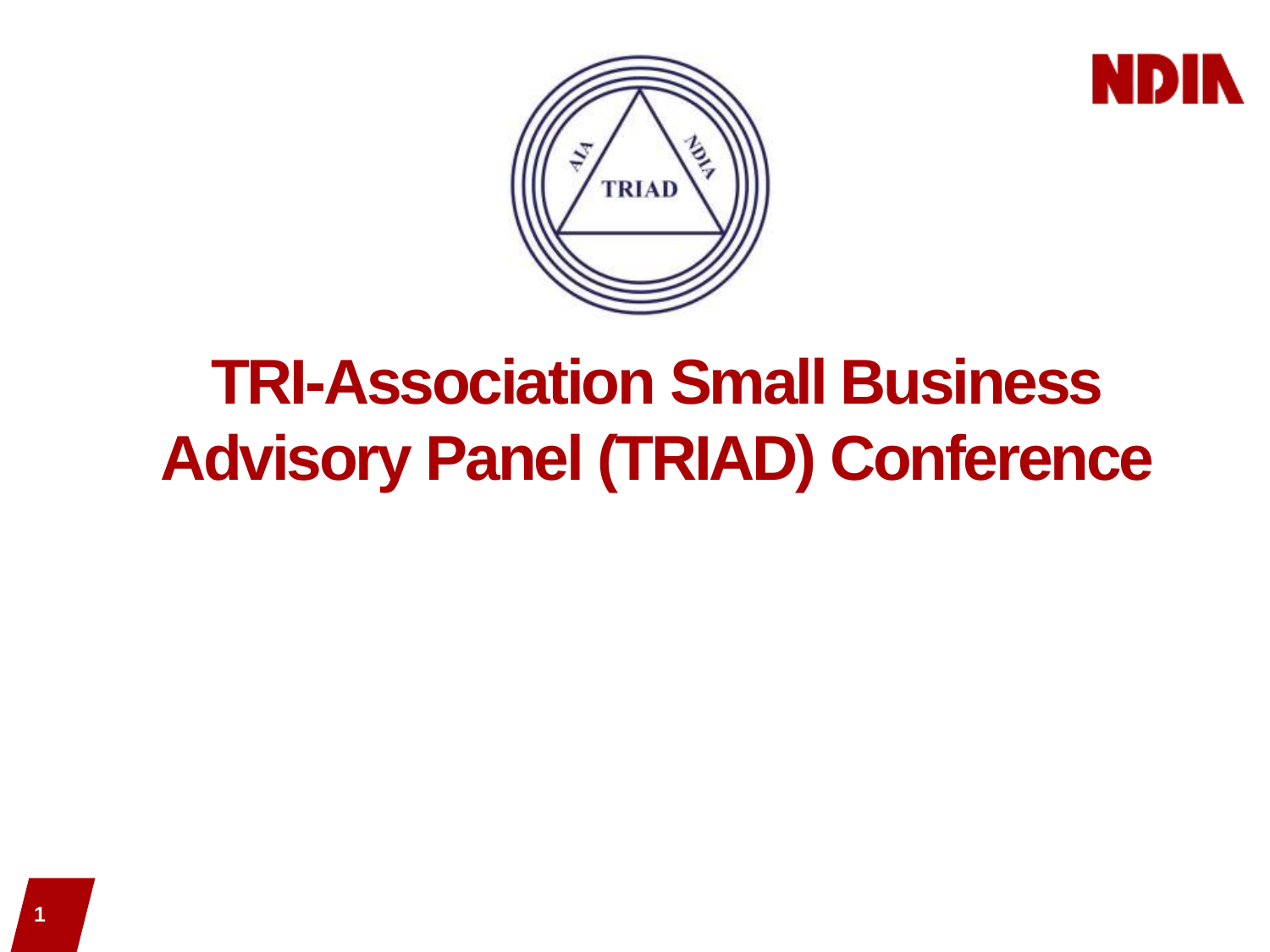# **Issues Facing Congress**



- **Confirmation hearings**
- **Debt Limit**
- **APPROPRIATIONS / Continuing Resolution (through April 28), then what? Omnibus**
	- Defense Spending, Supplemental, and Sequestration
- **Repeal/Replacement of Patient Protection and Affordable Care Act**
- **Tax Reform**
- **Immigration and Border**
- **Trade**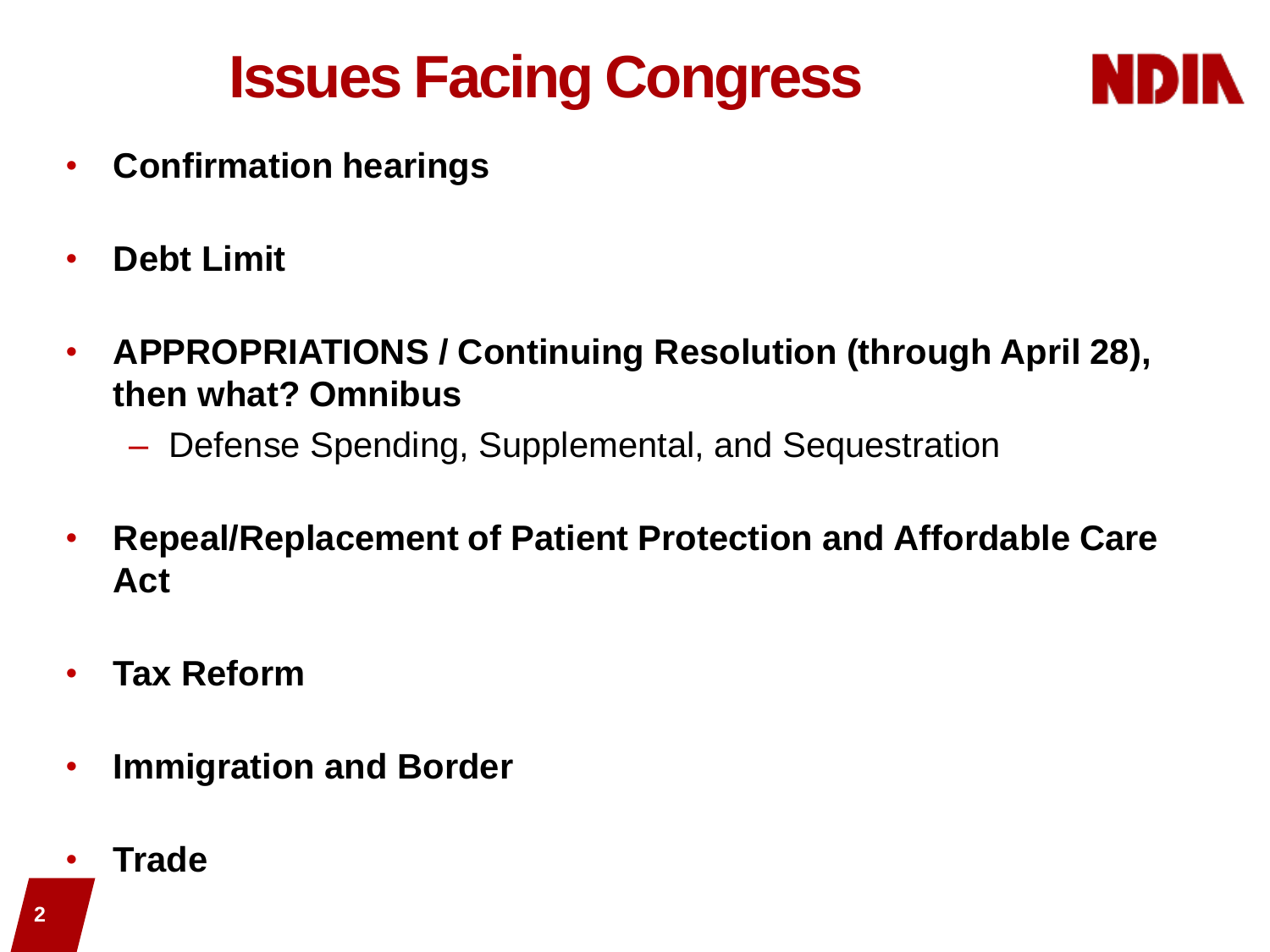### **Possible Defense Industry Impact of Trump's Presidency**



- **Reagan-esque plans to rebuild military, increase defense spending, but unclear how Sequestration issue gets resolved, particularly if there are plan for infrastructure spending**
- **Likely will be more Defense industry friendly than the last 8 years and will seek to remove Executive Orders that have been burdensome for all sizes of companies, but as a popularist will not want to be seen as favoring big business and will be interested in ensuring that taxpayer is getting a good deal (i.e. recent comments on certain contracts – follow-on Air Force One and JSF)**
	- Reducing overall corporate income tax should also generally benefit Defense companies
	- Executive Order on Jan 30 Reducing Regulations and Controlling Regulatory Costs
- **More nominations to appointments will be announced in the coming weeks.**
- **Focus initially likely on stated top three priorities:** 
	- Immigration
	- Health care
	- Jobs

#### **Trump presidency looks positive for defense industry but many variables yet unknown**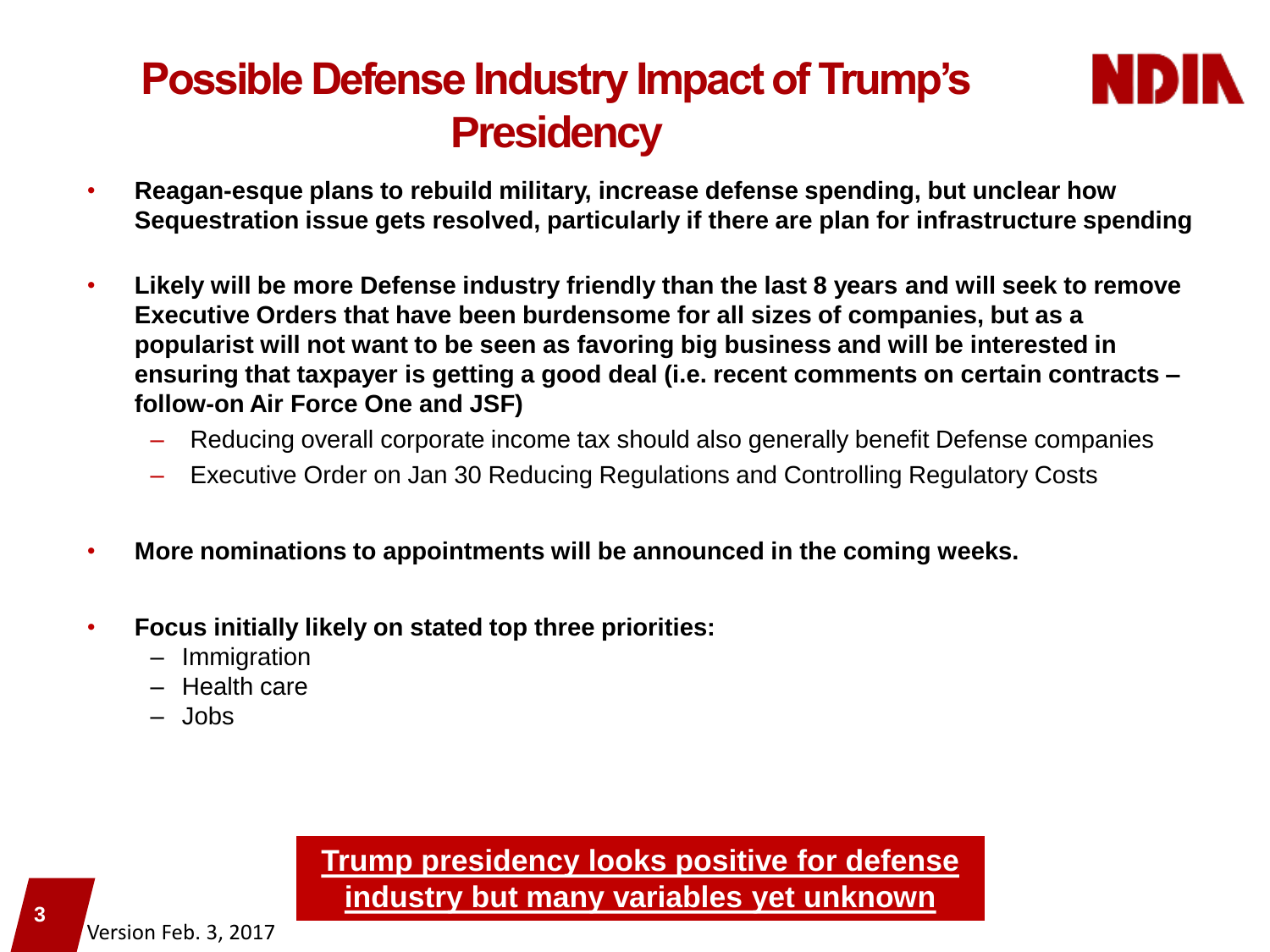## **NDAA - Acquisition Reform**



| -Nontraditional and<br>commercial companies;<br>- FFP contracts for FMS<br>- No cap on IR&D<br>- Open systems architecture;<br>- UCA timelines/profit;<br>- Bid protest reform;<br>- Small business opportunities;<br>- Back to PBP preference | - Contracting for Commercial Items and Services<br>- DCAA Auditing<br>- Acquisition Program Requirements Process<br>- Sustainment Planning<br>- Foreign Military Sales<br>- Acquisition Workforce<br>- Developmental and Operational Testing<br>- Data Transparency |
|------------------------------------------------------------------------------------------------------------------------------------------------------------------------------------------------------------------------------------------------|---------------------------------------------------------------------------------------------------------------------------------------------------------------------------------------------------------------------------------------------------------------------|
|                                                                                                                                                                                                                                                |                                                                                                                                                                                                                                                                     |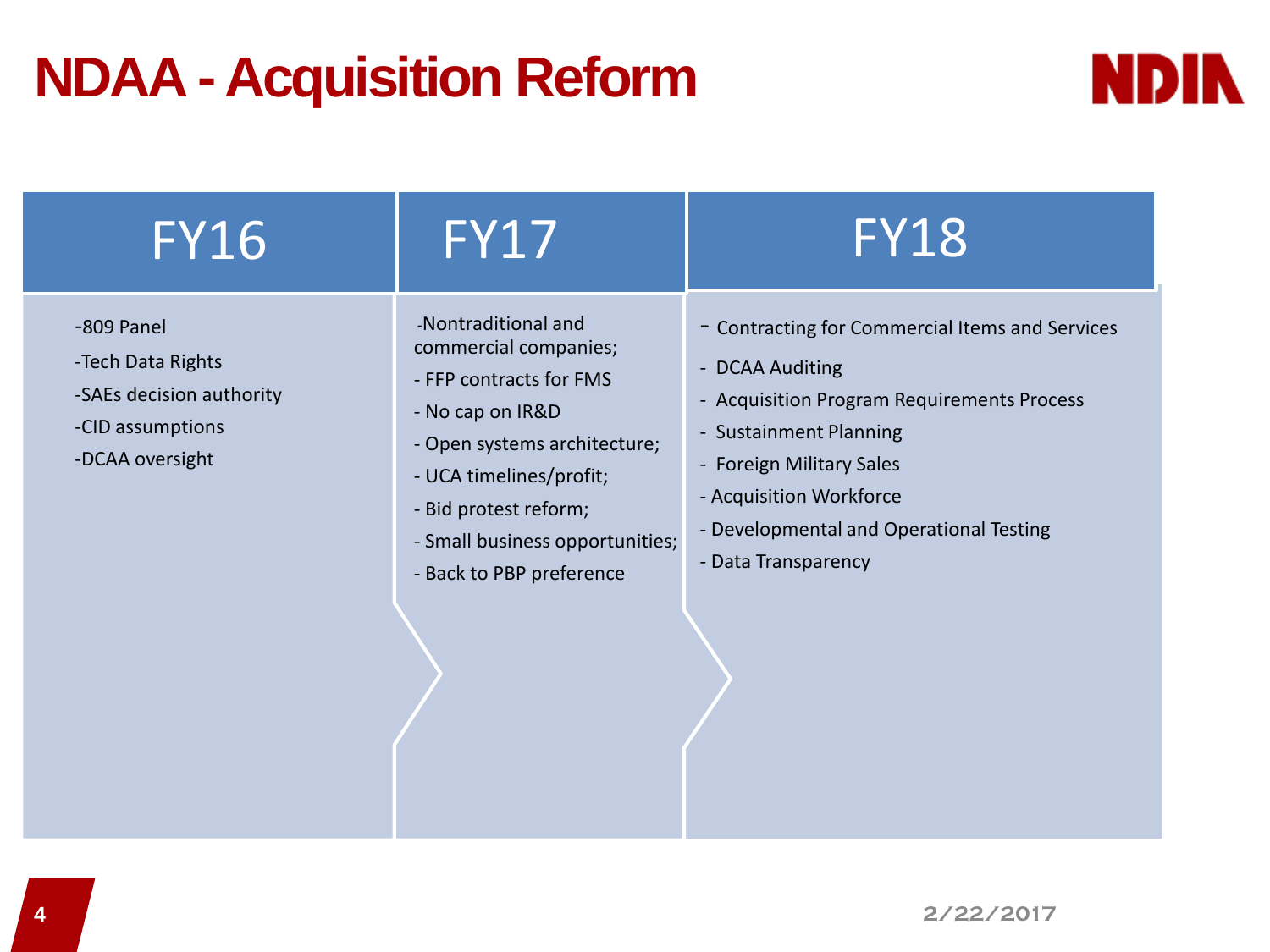## **FY17 NDAA Small Business Provisions**



- **Sec. 826. Extension of program for comprehensive small business contracting plans.**
	- Extends the authority for CSP to December 31, 2027.
- **Sec. 1811. Scope of review by procurement center representatives.**
	- Clarifies that SBA procurement center representatives may not review contracts awarded pursuant to status of forces agreements or contracts of the Department of Defense awarded and performed overseas.
	- Stipulates that contracts excluded from procurement center representative review shall not be included in any calculation of the DoD's attainment of its small business goals.

#### • **Sec. 1821. Good faith in subcontracting.**

- Requires SBA within 270 days of enactment of the bill to provide examples of activities that would be considered a failure to make a good faith effort to comply with a small business subcontract plan requirement for purposes of assessing liquidated damages.
- **Sec. 1822. Pilot program to provide opportunities for qualified subcontractors to obtain past performance ratings.** 
	- Requires SBA to establish a three-year pilot program to allow a small business concern without a past performance rating as a prime contractor performing as a first tier sub to request and receive a past performance rating for purposes of competing as a prime contractor.